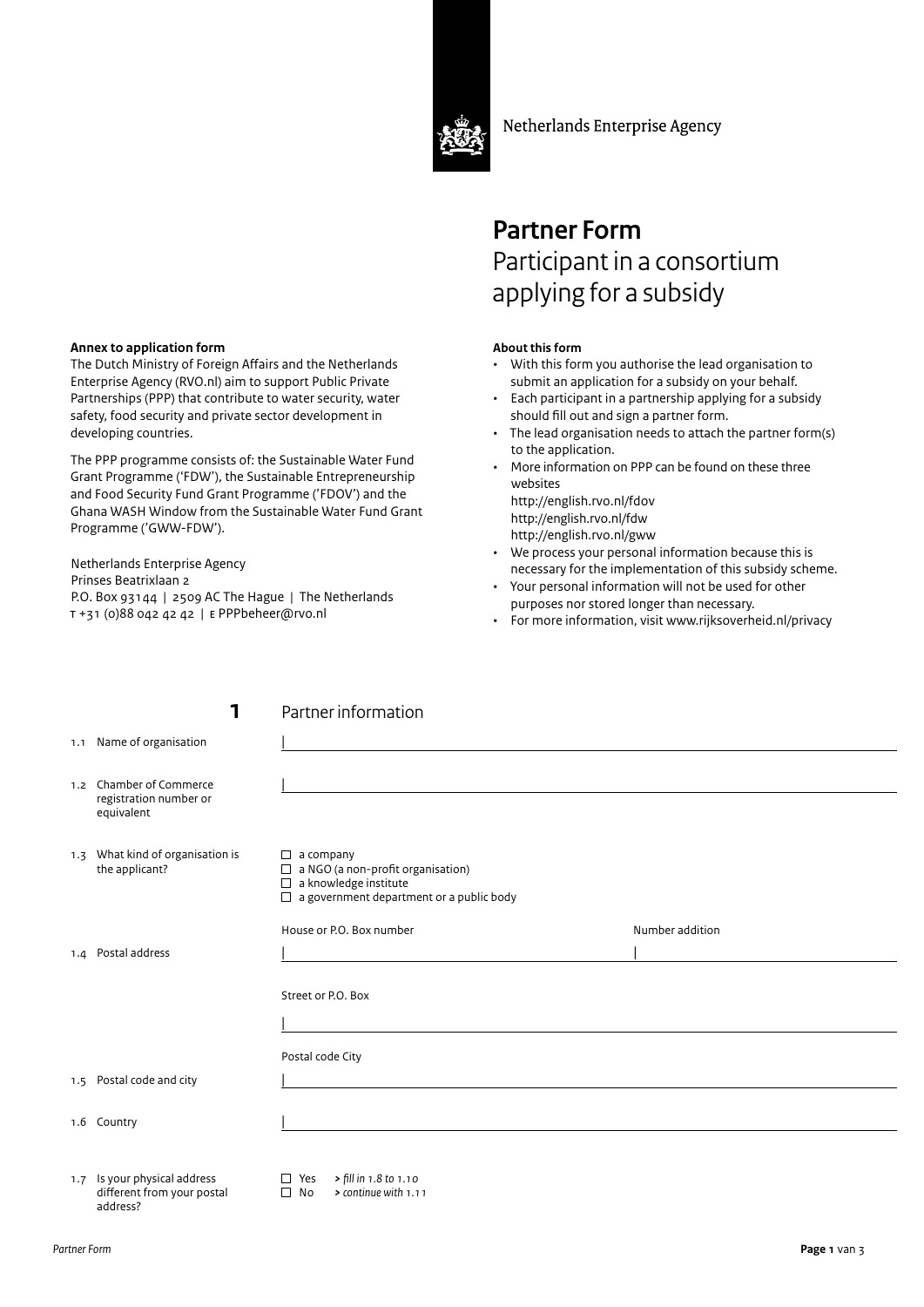| 1.8 Physical address     | House number | Number addition |
|--------------------------|--------------|-----------------|
|                          | Street       |                 |
|                          | Postal code  | City            |
| 1.9 Postal code and city |              |                 |
| 1.10 Country             |              |                 |

## **2** Contact person for partner

| 2.1 Contact person | Title's     | Initial(s) | Preposition(s)            |
|--------------------|-------------|------------|---------------------------|
|                    | Family name |            |                           |
|                    |             |            | $\Box$ Male $\Box$ Female |
| 2.2 Telephone      |             |            |                           |
| 2.3 Mobile phone   |             |            |                           |
| 2.4 E-mail         |             |            |                           |

## **3** Authorisation

|

3.1 Lead organisation

*The lead organisation is the organisation that submits the application to the Netherlands Enterprise Agency on behalf of a partnership.*

3.2 Project title

Name of organisation

Project title

Acronym

|

|